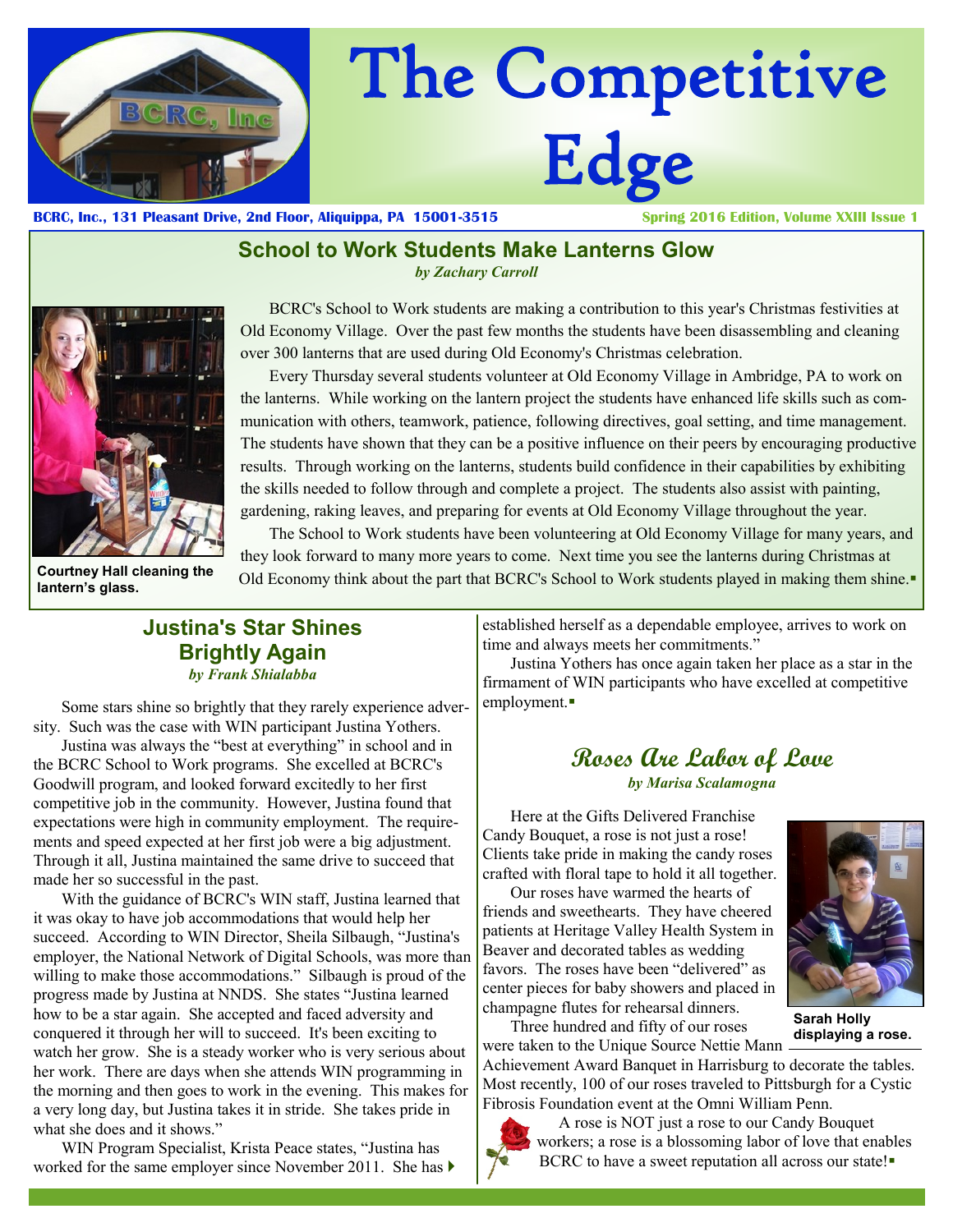#### Spotlight on: Laura Medarac, One Great Lady! *by Kelly Newhouse*

BCRC participants are served at four different sites that are managed by one great lady, Laura Medarac, BCRC's Facilities Manager. She manages the buildings and grounds with great care and dedication.



 Laura started working at BCRC as a job coach, moved to job developer and case manager, then to facilities coordinator, and was recently appointed to facilities manager. Her former background in real-estate as a property manager and work in project development is very valuable in her effort to maintain all BCRC properties. One of the things she likes most about her job is having the opportunity to make sure staff

and participants have the best working environment they can in order to do their jobs well and comfortably. She enjoys the responsibility of keeping everyone safe and happy while working at our facilities. She never runs out of energy and is tireless in performing her duties.

Laura recently had a major project at the Aurora building in Beaver when a pipe burst causing flooding on all of three floors. To her credit and the credit of the employees at both WIN and Aurora Psychiatric Services, programming continued unabated while repairs and renovation took place. Laura tackled this problem with her usual calm and positive attitude and the restoration was quick and impressive.

In addition to enjoying her work at BCRC, Laura loves family time very much. She is a self-described "family girl." She loves spending time with her husband Steve and enjoys being a big part of her twin's college careers as they prepare for their future. She also sparkles when talking about her golden retriever "Izzy" and her newest addition, Graham the cat.

#### **BCRC Introduces Parent Coaching** *by Laurel Baker*

BCRC continues to explore new ventures, and a recent addition is the service of parent coaching. The BCScores grant, has led to the development of more services for youth, and parent coaching will provide an opportunity to support the parents of the youth impacted by the grant. Parent coaching is a strength-based model that encourages improved problem solving skills within the home and family, and to bolster confidence in parenting techniques. This approach operates on the assumption that a family crisis is an opportunity for growth.

Maureen Hawk, Susan Smith, and Malinda Zak were able to participate in the rigorous, 40 hour training to become Certified Parent Coaches, recognized by the International Coach Federation, an organization dedicated to maintaining high standards for credentialing. The staff worked diligently to excel and pass the training, and all three received certification.

Parent coaching recognizes that people are more likely to achieve their goals when they are in a healthy environment that nurtures and supports their endeavors.

#### *Safety Lights***: Bicycle Safety** *by Cindy Kirkpatrick*

Did you know that when you ride a bicycle on the road you must follow the same traffic signs and signals that cars do? Did you know that you should ride on the road in the same direction as the traffic is moving? Bicycling is a popular outdoor activity;

however, most riders do not follow the rules, making this a major reason for bicycle accidents. Before jumping on that bike this spring, learn about the rules for sharing the roads with other vehicles. Remember, safety first! And by the way, don't forget that helmet.



#### **Keandre Receives Awards in Style** *by Marjorie Marcellus*

A stylish Keandre Johnson, Big Beaver Falls Area School District student, has won several awards at his school district and BCRC during the last year.

Keandre's dedication to BCRC's School to Work program enabled him to win the Employee of the Month for September 2015, and Student Employee of the Year for 2015. Keandre was also honored by the Big Beaver Falls School Board in January 2016 for accomplishments in STW, his school district, and the community.

Keandre, a senior, has worked in the School to Work Department at BCRC since 2014. Always positive and friendly, Keandre has developed good work relationships with his peers and staff. Over the years, Keandre has worked and volunteered in an array of areas from working in the production center, completing mailings in the training room, and records management; to volunteering his time in the community. Keandre has excelled in all areas of the program. He is versatile, dependable, and eager to learn new work experiences each day; and he is always up to the challenge of adjusting to a change in the schedule.



*L to R***: Mr. Richard Johnson (father), Ms. Susan Smith, (School Board member and BCRC Program Specialist), Dr. Donna Nugent (Superintendent), Keandre Johnson, Mrs. Shelly Reiser (Learning Support teacher), Ms. Cynthia Cook (School Board President).**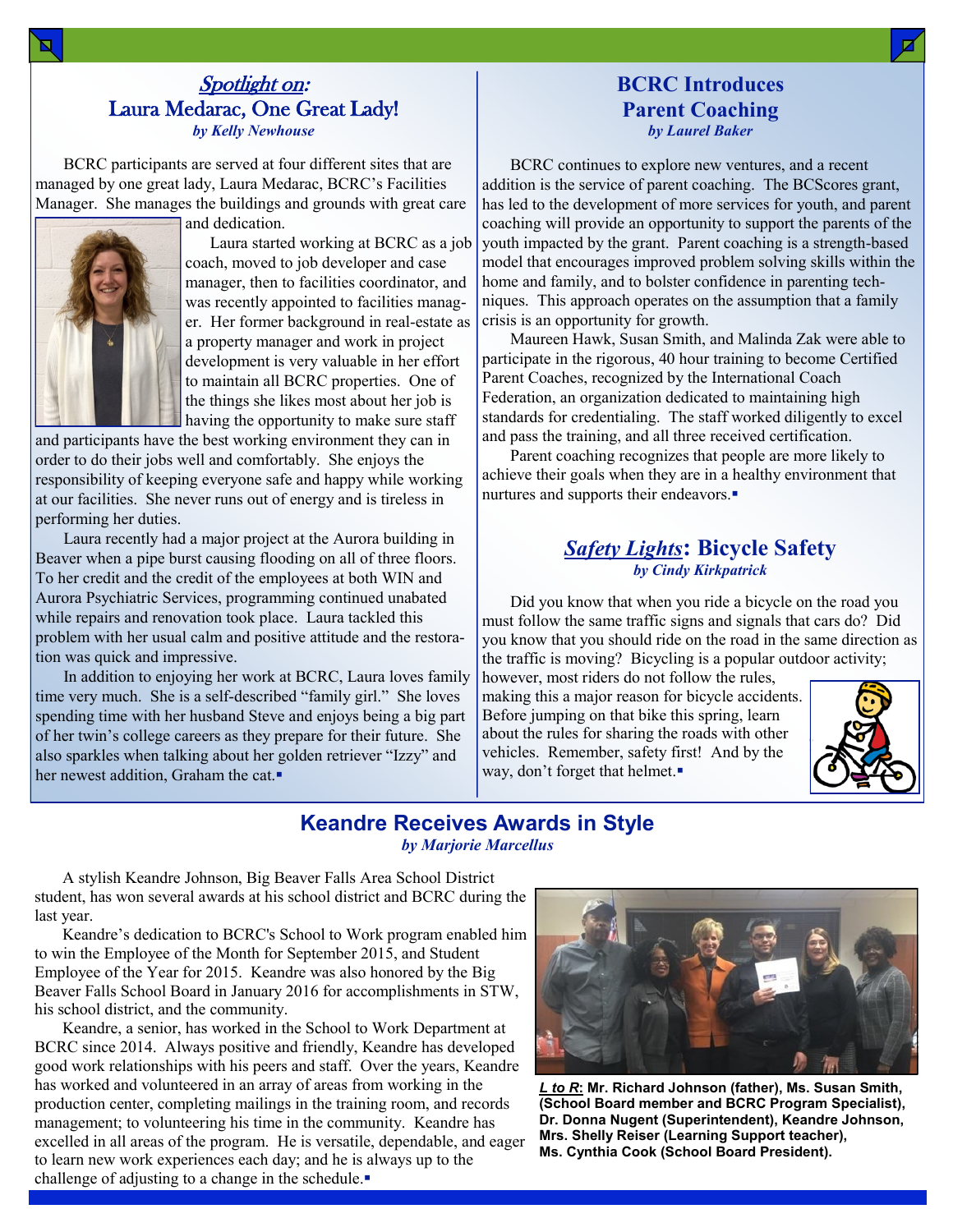## **Thanks for the Memories** *...by Frank Shialabba*

After providing 44 years of fun and social opportunities for persons with disabilities, BCRC's social program "Rec Night" will come to an end this April, 2016. It is an exciting time as many opportunities exist today that were not available when the program started in 1972.

For many years "Rec Night" was the only weekly source of socialization for persons with intellectual disabilities in Beaver County. Change is inevitable, however, and today there are many sources of socialization. One-to-one habilitation provides the opportunity for people to attend social events that are integrated and a regular part of our community. People can attend events like professional sports games, concerts, plays, etc. both in Beaver County and the surrounding communities. Opportunities to attend integrated events have become a regular part of life for persons with disabilities, and social experiences are now more abundant and varied than they have ever been.

Therefore, it is time to say goodbye to "Rec Night," a program that has been very dear to my heart. I will always cherish my time with those who have attended the program over the years. I would like to thank the BCRC staff for their many years of hard work, Paulette Miller and Samuel Lippincott for their steadfast support and the many people with disabilities who have brought so much joy to my life.





#### **A Tribute to former BCRC Executive Director, Samuel Lippincott, who passed away in December 2015.**

*Sam lived life to the fullest And he loved to laugh and have fun. He cherished his time with the BCRC clients And during his 17 years as Director a great deal was done.*

*He established a new workshop During his time at the top, And it was his hope that The growth of BCRC's clients would never stop.*

*Sam relished time with family and friends As the most important thing in life, And he loved showing and breeding dogs, A passion he shared with Lois, his wife.*

*He shared a vision with Bill Lintz Sr. That people with disabilities could truly have a place, And he and Bill Lintz Jr. prepared A Beaver Falls church to become the very first workshop space.*

*Sam made a difference in the lives of others During his Executive Director days, And would often chuckle when Joe Lintz Greeted him with "Hey Lippincott, give me a raise!"*

*Sam loved to talk about his hopes and dreams for BCRC With a group of retired BCRC men, Who came to appreciate his generosity And his gift of truly being a friend.*



*There are friends, family and people with disabilities Lining up to greet Sam as he begins his heavenly days, And yes I can hear that hearty laugh As Joe Lintz is still after that raise.*

#### **Paulette Miller Celebrates 40 Years of Service** *by Bonnie Boguszewski*

This winter, Executive Director, Paulette Miller, celebrated her 40<sup>th</sup> anniversary at BCRC, Inc., and BCRC celebrated appropriately.

At the November board meeting, the members of the board presented Paulette with a special gift and a surprise cake. In addition to the board's celebration, the managers and department leaders threw a surprise luncheon for her in December.

Paulette has worked at BCRC since 1975, serving as Executive Director since 1990. During her time of leadership, BCRC has

added services for people who are deaf, community job placement and job coaching, school to work transition services, a wellness program, a psychiatric rehabilitation program, and a payment agent program.



#### **Katie Is Exemplary Team Member!** *by Gina Alberti*

BCRC's Katie Hanton, a tremendous team member, has tried and succeeded at many new work experiences recently! Katie first joined the BCRC family as a part of our School to Work program; and in 2002, she transitioned to our prevocational program.

Several months ago, Katie joined the Candy Bouquet team and has done an exemplary job. Initially, she was apprehensive about changing her



schedule and working in the Administration Center's workshop. In no time, she had conquered these fears. Katie's case manager, Marisa Scalamogna, praises her dedication to the job and her willingness to try new tasks. According to Marisa, Katie quickly learned how to tip stems, attach one candy to the stem, place cellos, cut floral tape, and assemble price tags. She states, "Katie faces each task happily and works without distraction or excessive conversation. She is able to focus on her work no matter what else is happening, and she gets along well with an ensemble of different co-workers."

Recently, Katie visited community enclaves and is now a successful member of the janitorial team. She has come to enjoy leaving the facility and attempting new jobs.